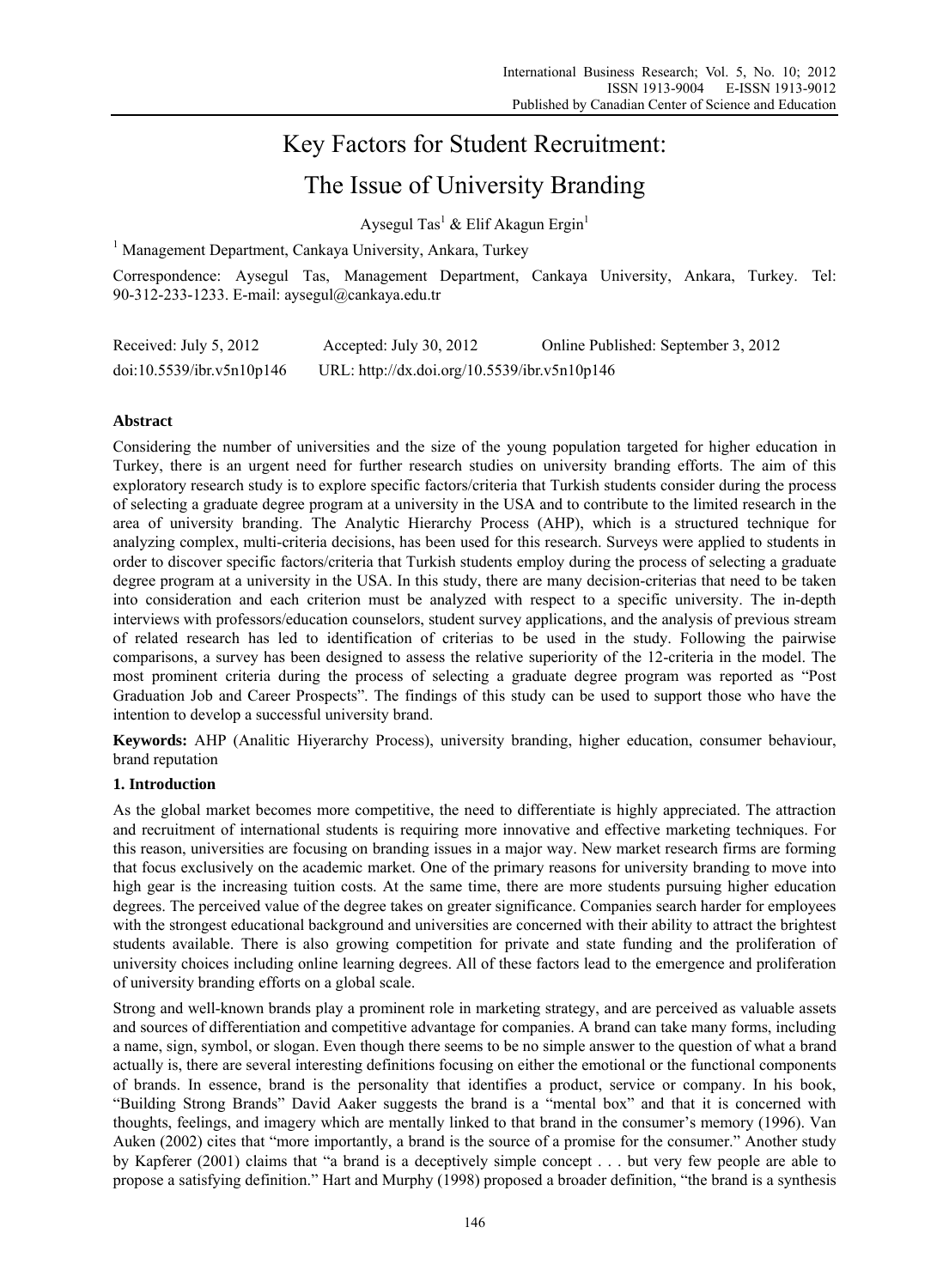of all the elements, physical, aesthetic, rational and emotional." In a more recent study, de Chernatony (2009) defined a brand 'as a cluster of values that enables a promise to be made about a unique and welcoming experience'. In particular, de Chernatony has conducted many other works (de Chernatony & Riley, 1999; de Chernatony & Segal- Horn, 2001; de Chernatony & McDonald, 2003; de Chernatony *et al*., 2004) which placed special emphasis on developing the brand concept in services. Apart from de Chernatony, few studies have focused on brands and branding services (Moorthi, 2002 ; Hemsley-Brown & Goonawardana, 2007).

University branding is relatively a new area for research. In fact, a review of previous stream of research on branding universities reveal that there is limited studies in this field, especially at international level. One of the prominent researchers in the university branding literature is Chapleo (2004, 2005, 2007, 2008), whose works centered on successful university branding as well as perception issues. Some other recent works include Hemsley- Brown and Goonawardana, (2007) where they focused on the concept of brand harmonization of universities in the international market. Vrontis et al. (2007) worked on a choice-model of college students in developed countries. In a 2009 study, Ali- Choudry et al. explored the university brand components based on the views of university marketing directors. Gray et al. (2003) studied the positioning of university brands in Asian countries. On a similar note, Shahaida et al. (2009) developed a conceptual model of brand building for Indian management schools. Branding universities is inherently a more complex task, and that conventional brand management techniques are inadequate in this market (Jevons, 2006).

Bennett and Ali-Choudhury (2009), suggested that the components of a university brand consist of 3 major factors:

- 1. a collection of promises presented to the outside world concerning the brand's benefits (high-caliber faculty, post graduation job and career prospects, opportunities for in-campus socialization).
- 2. a set of distinctive features that define the brand's inherent nature (university's market positioning, research vs. teaching orientation, university' s matriculation requirements campus safety).
- 3. advertisement designs and external communications that describe the brand (that is, name, logo and ad slogan).

A successful and well-known university brand posseses the ability to present itself as a "top" and/ or '"world-class" university (Belanger *et al.*, 2002 ). This association will have a direct impact on the prospective students as well as their families and society at large. Unfortunately, in Turkey empirical findings from university branding studies are quite limited. Only a handful of Turkish universities have fully developed successful brands like commercial organizations. A number of universities are considered to have clear "reputations," but not necessarily "brands." As of September 2011, there are 104 public and 62 private universities in Turkey (Günay & Günay, 2011). Considering the number of universities and the size of the young population targeted for higher education, further research studies on university branding is crucial. There is ample room for considerable development in the area of university branding.

This research study is exploratory in nature, and the objectives were as follows:

- To explore specific factors/criterion that Turkish students consider during the process of selecting a graduate degree program at a university in the USA.
- To contribute to the limited research in the area of university branding.

#### **2. Method**

# *2.1 Research Design*

Experiences and intiuitions are often insufficent when people are faced with making critical decisions. The main reason for this inadequacy is that there are various conflicting tangible and /or intangible criterias as well as targets that impact the outcome of the decisions. What complicates matters even more is the fact that not only the criterias/factors, but also solution alternatives are often conflicting. The Analytic Hierarchy Process (AHP**)** is a structured technique for analyzing such complex, multi-criteria decisions. Based on mathematics and psychology, it was developed by Thomas L. Saaty in the 1970s and has been extensively studied since then. AHP provides a comprehensive and rational framework for structuring a decision problem. One of the major features of this process is its ability to employ both tangible and/or intangible criteria and make a final selection in a simple, rapid and efficent manner. The Analytic Hierarchy Process is a theory of measurement through pairwise comparisons and relies on the judgements of experts to derive priority scales (Saaty, 2008).

The first step in the AHP is to model the problem as a decision hierarchy. By doing so, the various aspects of the problem at levels from general to detailed are explored and defined it in the multileveled way that the AHP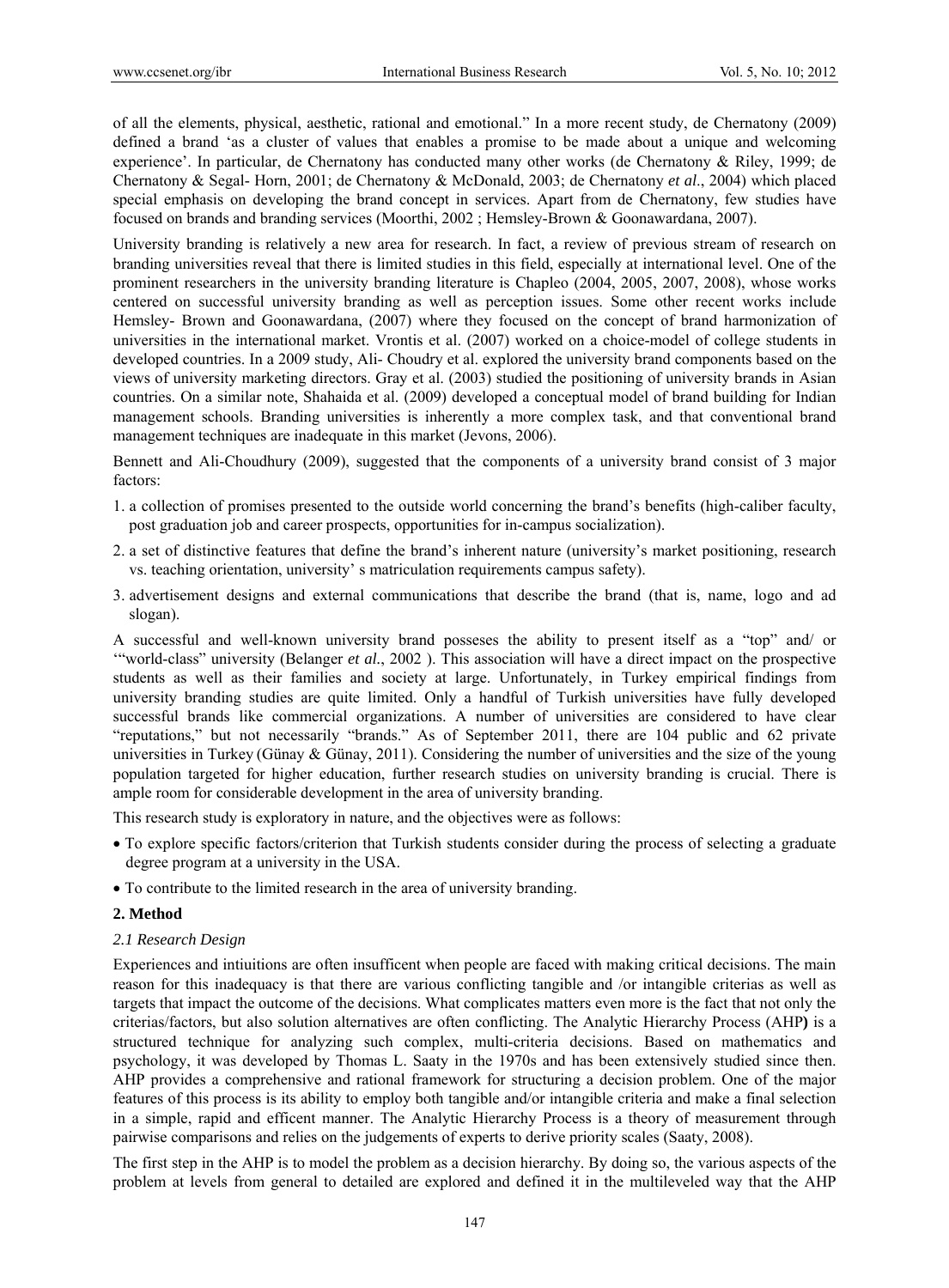requires. Based on the particular decision problem at hand, a hierarchy structure is composed and the goal is expressed at the top. Criterias and sub-criterias tied with these goals are defined. At the lowest level of the hierarchy, potential alternatives are listed.

Following the construction of the hierarchy model, pairwise comparison matrices are composed in order to establish priorities among the elements of the hierarchy. The 1-9 scale, proposed by Saaty (1980), is used in these matrices. By using the values of the composed pairwise comparison matrices, each element in an upper level is compared with the elements in the level immediately below with respect to its relative superiority (Dağdeviren, 2004). In the next step, eigen vectors are formed for each factor and alternative of the decision maker. Expert Choice program is employed to compute eigen vectors. At the same time, it is possible to calculate eigen vectors by normalizing elements in each column, and averaging elements on each row of the normalization matrice.

By drawing on eigen vectors, each element in the level below add its weighed values and obtain its overall priority. It is important to multiply each ranking by the priority of its criteria or subcriteria and add the resulting weighs for each alternative to get its final priority. This process of weighing and adding continues until the final priorities of the alternatives in the lowest bottom level are obtained. Consistency ratio is calculated to confirm the pairwise comparison of alternatives (Özkan, 2007).

A wide variety of research is available where the Analytic Hierarchy Process has been applied to solve decision problems. Yurdakul and İç (2004) has utilized AHP in the credit evaluations of manufacuting firms, whereas Kayacan and Erdoğan (2007) focused on AHP for product selection in apparel industry. Kaya (2007) worked on determining production performance factors and assessing performance for a textile firm. Furthermore, Dağdeviren ve Eren (2001) employed AHP to select supplier firms. Kwak et al. (2005) generated a study with AHP on advertising medium selection. Radasch and Kwak (1998) carried out a research where they used AHP application to offset proposal selection. Özdemir and Gasimov (2004) drew on AHP to determine faculty course assignments. Finally, Wind ve Saaty (1980) utilized AHP on a number of marketing related applications.

#### *2.2 Sample*

#### 2.2.1 Participants in the Case Study

One of the primary reasons for students to pursue international higher-education opportunities is to develop a solid career. Following the completion of their 4-year bachelor programs, many Turkish students choose to pursue a graduate study with a range of reasons from improving career prospects to learning new skills. Some of these students apply to degree programs at universities in various European countries. However, a majority of Turkish students are increasingly interested in pursuing a graduate degree at universities in the U.S.A. As of 2009-2010, there are over 13,000 turkish students reported to be studying at american universities (www.iie.org).

The USA has the world's largest international student population. Total international student enrollment in the U.S. increased 5% in 2010/11 to a record high of 723,277 international students (www.iie.org). Nearly 4% of all students enrolled in higher-level education are international students, and the numbers are growing. Graduate schools in the United States allow students to continue their education in an area they enjoy, these schools are more varied in content and allow for study of a wider range of subjects. Over 40% of international students were studying either business &management or engineering in 2010/11. There are a number of reasons why international students choose to attend graduate schools in the United States. Whether they are seeking to increase job prospects in their current field, or to develop specialized skills for a potential career, students are able to find high quality graduate programs at colleges and universities in the U.S.A

#### *2.3 Research Instrument*

In this study, the prominent goal was to identify specific factors/criteria that turkish students employ during the process of selecting a graduate degree program at a university in the USA. Students were questioned concerning their reasons for their choice of a US graduate education institution. In the first part of the study, potential selection criteria have been identified by conducting surveys on undergraduate students, interviewing professors, and educational counseling institutions.

#### *2.4 The Problem of Case Study*

Below are the key factors that Turkish students heed during the process of selecting a graduate degree program at a university in the USA:

- University Tuition Fees (TF): Annual tuition paid to the Registrar's Office.
- University Location (UL): The region/location where the university is situated.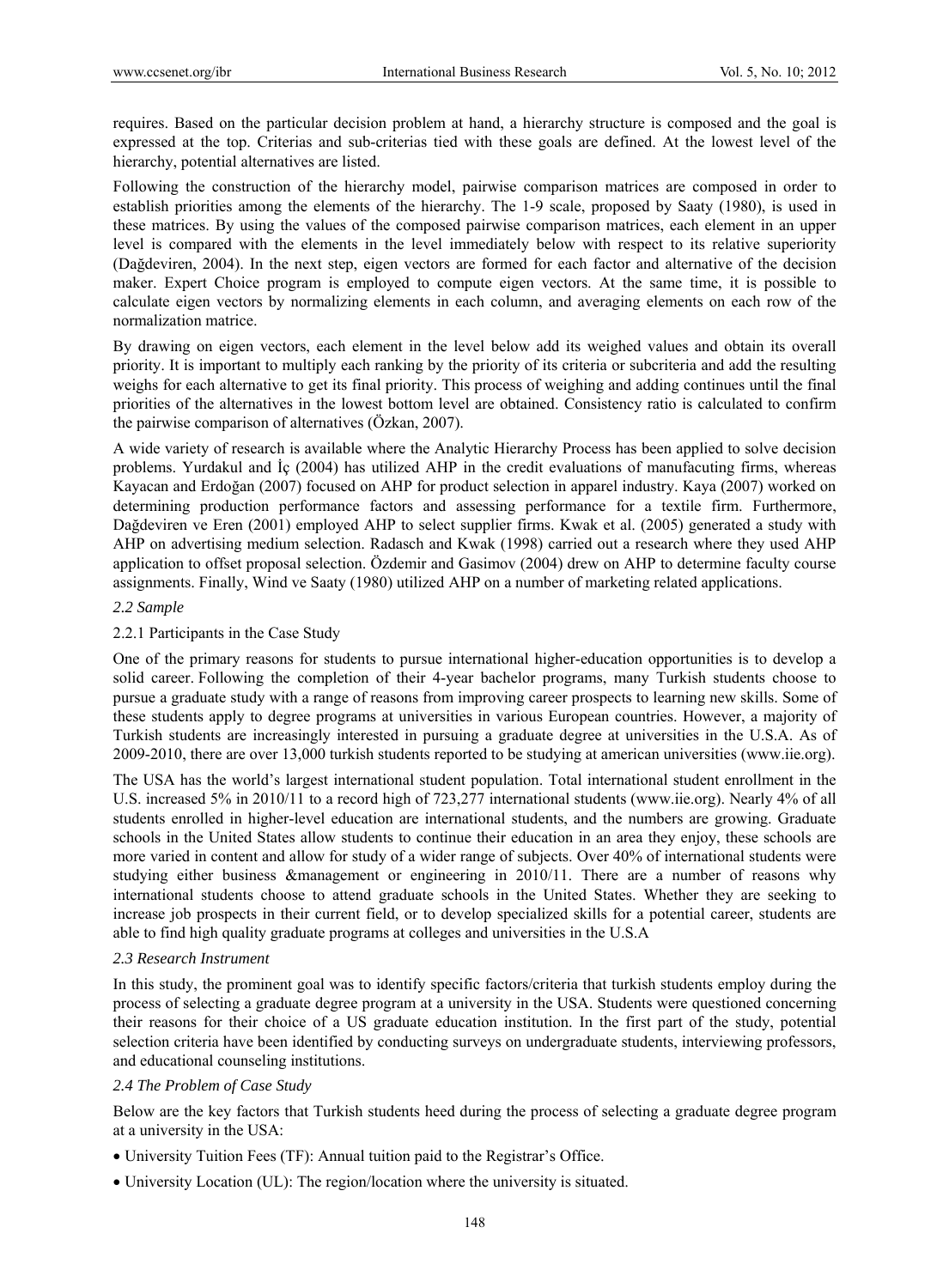- Financial Assistance (FA): The availability of financial aid programs offered by the university.
- Brand Awaraness in Home Country (BAHC): The degree of brand awaraness/familiarity of the foreign university in the home country. This is considered as an important decision variable by a number of students.
- University's Brand Name (BN): Some students learn about the brand name of a particular university through their personal networks and word-of-mouth activities. They form their opinions about selecting a degree program based on this knowledge.
- International Recognition (IR): The international reputation of a university is another prominent criteria.
- National Survey Ranking (NSR): The ranking of the university on "*US News' Best Graduate School*" list. U.S. News analyzes more than 1,200 graduate programs on an annual basis.
- Accreditation (ACC): The accreditation status of the university according to the regulations of the Turkish Higher Education Board. If the foreign university is not accredited in Turkey, then the diploma will not be valid. Thus, this a major criteria for students in their selection process.
- Home University Professors (HUP): The availability of home university professors at the selected institution. For some students, these professors are perceived as an added bonus in terms of adaptation to the foreign country and assistance with daily struggles.
- Post Graduation Job and Career Prospects (PGJC): Two of the top reasons for choosing a graduate program are the employment rate of graduates and their average starting salaries. Undoubtedly, students place a great emphasis on these factors as they make relevant decisions regarding their career paths post-graduation.
- Ph. D. Program (PP): The availability of a ph.d. program at the university. For some students, especially those that are interested in an academic career, the availability of a ph.d. program may be an extra factor to consider in their selection proces.
- Education Period (EP): The typical duration of a graduate degree program is 2 years in most institutions. However, there are a few programs that can be completed in 1 year. For some students, this may be a favorable criteria as they choose to apply to a program.

Following the pairwise comparisons, a survey has been designed to assess the relative superiority of the 12-criteria in the hierarchy model. The survey was applied to third and fourth year students at the management department of a private university. Out of the 160 surveys, 152 have been approved to be included in the study. Thomas Saaty's 1-9 scale has been utilized in the evaluation of the surveys. The evaluations were structurally based on pairwise comparions, thus they were applicable for AHP analysis.

The surveys were conducted face-to-face. In pairwise comparions, the significance of the criteria was asked and prioritized accordingly. The evaluations revealed that the consistency ratio for all of the pairwise comparions matrices fell within acceptable limits.

# **3. Findings and Results**

Figure 1 presents the 12 criteria that Turkish students employ during the process of selecting a graduate degree program at a university. These criteria have been identified after the surveys have been analyzed. These criteria influence the university choices that students make, thus there is a need to adopt a solution method that enables simulatenous evaluation of the criterias and preferences. The best approach is to solve this particular problem is to deal with every single criteria without missing an important detail and prioritize accordingly. AHP Method is best suited for analyzing such complex, multi-criteria decisions. In the first step, the criteria must be aligned in a hierarchical structure and alternatives must be compared with each other at the very bottom part of this hierarchy. (Figure 1).

Then pairwise comparison matrices are constructed with the aid of survey results and interview transcripts. Finally, "Expert Choice" program is used in the solution process of the decision problem.

Table 1 depicts the criteria priorities values and the consistency ratio. The most prominent criteria employed during the process of selecting a graduate degree program was reported as "Post Graduation Job and Career Prospects" with a value of 0,213. Gray et al. (2003) suggested in their study that brand reputation includes the university's brand name, achievements and high standard of education. Such high educational standards and post-graduation job and career prospects 'were reported to be the most important elements of schools' brand reputation. Turkish students in the sample verified this argument by placing the related factor as the top criterion of their selection process.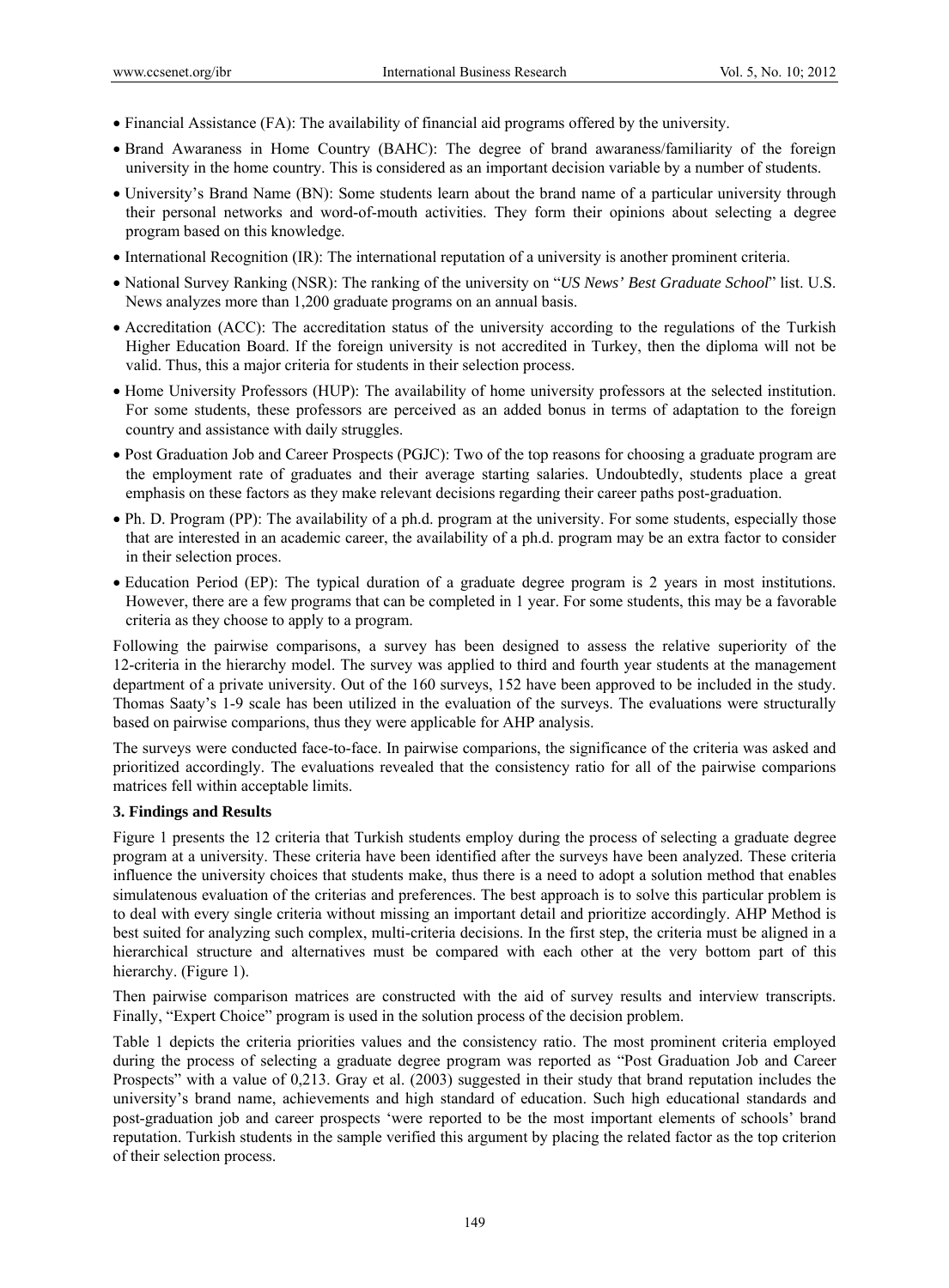

Figure 1. Graphical Representation of the university selection problem hierarchy

Table 1. Summary of Criteria Priorities

| Criteria                                        | <b>Priorities</b> |
|-------------------------------------------------|-------------------|
| Accreditation (ACC)                             | 0,147             |
| Brand Awaraness in Home Country (BAHC)          | 0.085             |
| Education Period (EP)                           | 0,028             |
| Financial Assistance (FA)                       | 0,041             |
| Home University Professors (HUP)                | 0,014             |
| International Recognition (IR)                  | 0,207             |
| National Survey Ranking (NSR)                   | 0,076             |
| Phd Programme (PP)                              | 0,043             |
| Post Graduation Job and Career Prospects (PGJC) | 0.213             |
| University Location (UL)                        | 0,067             |
| University Tuition Fees (TF)                    | 0,045             |
| University's Brand Name (BN)                    | 0.035             |
| te: Inconsistency = $0.10$ .                    |                   |

Note: Inconsistency =  $0,10$ .

According to Baden-Fuller et al. (2000), rankings of organizations reflect and create reputations. This has been verified by our results where "International Recognition" has scored 0,207 and turned out to be the second most important factor in the selection process. This factor is followed with "Accreditation" criterion  $(0,147)$ .

Although some studies such as Gray et al's (2003) report that the university-campus location is an important criterion for choosing a university, in our research the perceptions of the respondents only partially supported this factor, with a priority value of  $0,067$ .

Table 2 presents the summary of universities' priorities for each criteria that students could take into account. Based on Table 2; University of Texas - Austin holds the highest priority values for five seperate criteria. These criteria and priority values include: "Brand Awaraness in Home Country (BAHC), 0,344", "Financial Assistance (FA), 0,324", "International Recognition (IR), 0,368", "Post Graduation Job and Career Prospects (PGJC), 0,344", and "University Location (UL), 0,328". The other universities included in this study follow University of Texas-Austin with one, two or at most three criteria. In addition, all of the universities in the study have accreditation in Turkey and have ph.d. programs available. Therefore, these two specific factors have received equal values among all universities.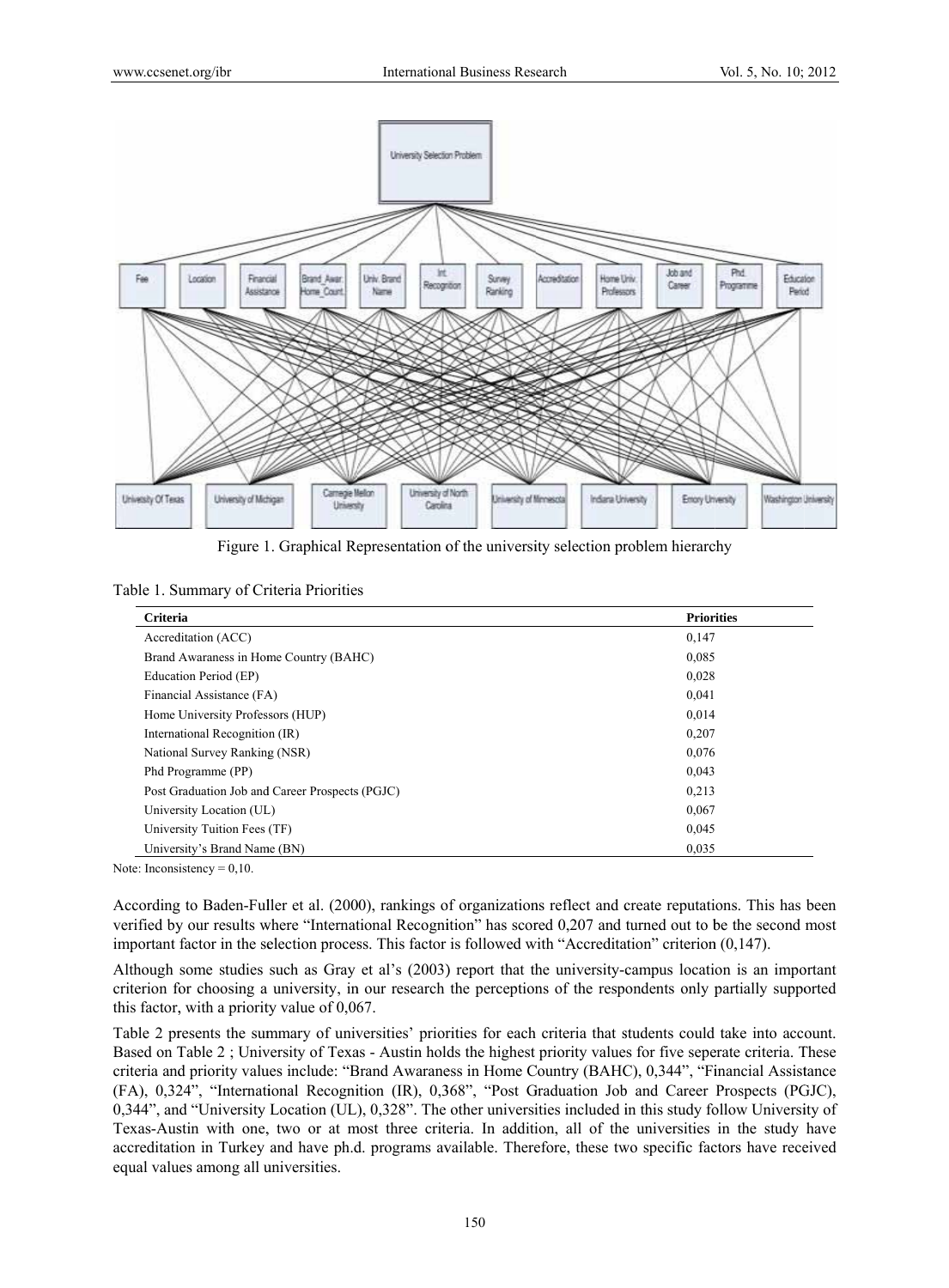The overall rank of each university is calculated by multiplying a criteria priority by a university priority for each criterion and summing the results for all the criteria. The final ranking of the universities is given in Table 3. The Analytic Hierarchy Process measurement revealed that University of Texas- Austin has the highest ranking (0,239) in the study. "University of Michigan" takes the second spot with a value of 0,170, and "Carnegie Mellon University" follows with 0,139. "University of North Carolina" was ranked as the fourth university with 0,121.

Table 2. Summary of Universities' Priorities for Each Criterion

|                        | ACC   | <b>BAHC</b> | EP    | FA    | <b>HUP</b> | IR    | <b>NSR</b> | PP    | <b>PGJC</b> | UL    | TF    | BN    |
|------------------------|-------|-------------|-------|-------|------------|-------|------------|-------|-------------|-------|-------|-------|
| Michigan               | 0.125 | 0.231       | 0.074 | 0.072 | 0.140      | 0.217 | 0.322      | 0.125 | 0.148       | 0.220 | 0.198 | 0,198 |
| <b>Texas</b>           | 0,125 | 0,344       | 0.074 | 0.324 | 0.071      | 0.368 | 0.254      | 0,125 | 0.344       | 0.328 | 0.085 | 0.085 |
| <b>Carnegie Mellon</b> | 0,125 | 0,159       | 0.074 | 0.021 | 0.485      | 0.100 | 0,159      | 0,125 | 0,232       | 0.109 | 0,031 | 0.031 |
| <b>North Carolina</b>  | 0,125 | 0.099       | 0.074 | 0.029 | 0.046      | 0,153 | 0,111      | 0,125 | 0.125       | 0.170 | 0.045 | 0,045 |
| <b>Minesota</b>        | 0.125 | 0.067       | 0.074 | 0.080 | 0.026      | 0.068 | 0.045      | 0.125 | 0.063       | 0.034 | 0.158 | 0,158 |
| Indiana                | 0.125 | 0.051       | 0.074 | 0.248 | 0.126      | 0.019 | 0.022      | 0.125 | 0.040       | 0.046 | 0.070 | 0.070 |
| <b>Emory</b>           | 0.125 | 0.031       | 0,436 | 0.155 | 0.042      | 0.044 | 0,027      | 0,125 | 0,028       | 0.073 | 0,018 | 0,018 |
| Washington             | 0.125 | 0.019       | 0.119 | 0.070 | 0.064      | 0.029 | 0.060      | 0.125 | 0.020       | 0.020 | 0,395 | 0,395 |

Table 3. Final Ranking

| <b>University Name</b>       | Ranking |
|------------------------------|---------|
| University of Michigan       | 0,170   |
| University of Texas          | 0,239   |
| Carnegie Mellon University   | 0,139   |
| University of North Carolina | 0,121   |
| University of Minesota       | 0,089   |
| Indiana University           | 0,080   |
| <b>Emory University</b>      | 0,082   |
| <b>Washington University</b> | 0,080   |

# **4. Conclusion and Recommendations**

The purpose of this research was to identify and explore criteria that turkish students perceived important as they searched for a graduate degree program at a university in the USA. Although the exploratory nature of this research means that no hard conclusions can be made, there are certain interesting factors to note. A number of key themes became apparent. Students place a great emphasis on the career advancement opportunuties they can cultivate thorugh obtaining graduate degrees in the USA. For this reason, their top criterion was reported as career prospects and job opportunities. They reported to be almost equally affected by the brand reputation, ranking and accrediation issues of the higher-education institutions. The general consensus is that internationally recognized, high-ranked american universities would provide solid education, high-paying job prospects and competitive careers for their students.

The Analytic Hierarchy Process (AHP**)** has been used for this research. There are many criterias that need to be taken into consideration and each criterion must be analyzed with respect to a specific university. The in-depth interviews with professors/ education counselors, student survey applications, along with the analysis of previous stream of related research has led to identification of criterias to be used in the study. Professors/education counselors have been interviewed to evaluate the universities based on these criterias and pairwise comparison matrices have been developed according to these experts' opinions. The pairwise comparison matrices have been sorted with "Expert Choice" program. As a result of the analysis, the top three choices of students who want to pursue an MBA in the United States include University of Texas (0.239), University of Michigan (0.170) and Carnegie Mellon University (0.139) respectively. Taken seperately, each criterion also supports these ranking results.

As competition among universities increases, there is a probability that the higher-education institutions spend large amounts of money on branding activities to attract home-country as well as international students and funding. The findings of this study can be used to support those who have the intention to develop a university brand. This research contributes to the existing literature specifically in determining the selection criteria of Turkish students who intend to do an MBA in the United States and adds to the discussion of the university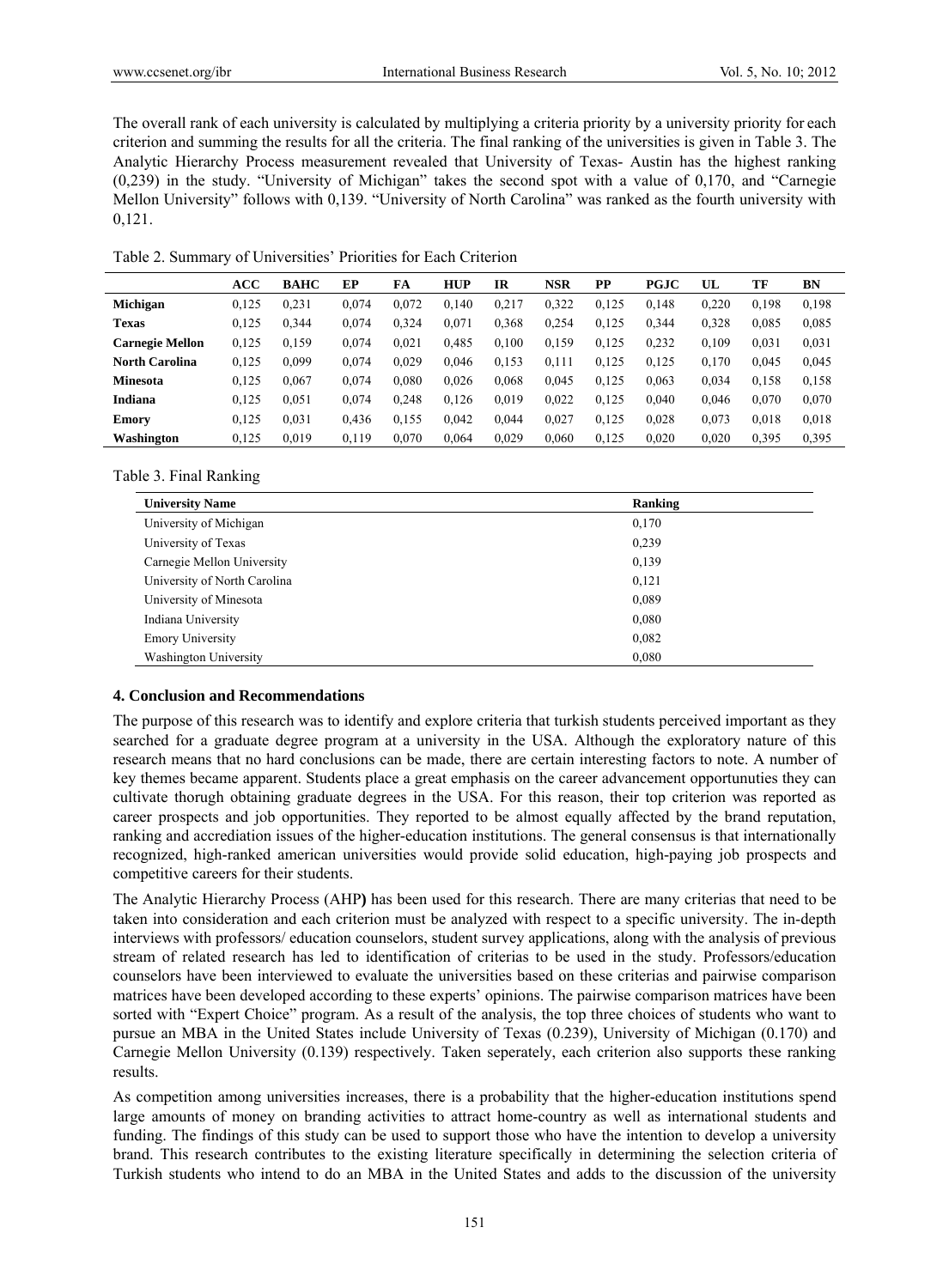branding concept. Some of the criteria discovered give clues about how students perceive certain components of a university and how particular components add or detract value from the university's brand. In the global educational environment, universities should try to get into the minds of students and examine how they perceive different university brands and how they ultimately make decision about them.

It should be noted that the findings presented here are limited by the sample and measures used. The sample used in this study was sufficent for the purposes of this study and allowed reasonable conclusions to be drawn. However, future research may be conducted on a larger, nationally representative sample with students from various public and private universities across the country. Such studies could validate and strengthen the current findings in order to improve generalizability.

This study is limited to students focusing on a gradute degree in busines however similar studies can be carried out in other disciplines. It would be interesting to test whether same or similar criteria are valid in the students' university selection process.

#### **References**

Aaker, D. (1996). *Building Strong Brands*. New York: Free Press.

- Ali-Choudhury, R., Benett, R., & Savani, S. (2009). University marketing directors' views on the components of a university brand. *International Review of Public & Nonprofit Marketing, 6*, 11-33. http://dx.doi.org/10.1007/s12208-008-0021-6
- Belanger, C., Mount, J., & Wilson, M. (2002). Institutional image and retention. *Tertiary Education and Management, 8*(3), 217-230. http://dx.doi.org/10.1080/13583883.2002.9967080
- Benett, R., & Ali-Choudhury, R. (2009). Prospective students' perceptions of university brands: An empirical study. *Journal of Marketing for Higher Education*, *19*(1), 85-107. http://dx.doi.org/10.1080/08841240902905445
- Chapleo , C., ( 2008 ). External perceptions of successful university brands. *International Journal of Educational Advancement, 8*(3-4), 126-135. http://dx.doi.org/10.1057/ijea.2009.9
- Chapleo, C. (2004). Interpretation and implementation of reputation/brand management by UK university leaders. *International Journal of Educational Advancement*, *5*(1), 7-23. http://dx.doi.org/10.1057/palgrave.ijea.2140201
- Chapleo, C. (2005). Do universities have 'successful' brands. *International Journal of Educational Advancement*, *6*(1), 4-64.
- Chapleo, C. (2007). Barriers to brand building in UK universities. *International Journal of Nonprofit and Voluntary Sector Marketing, 12*, 23-32. http://dx.doi.org/10.1002/nvsm.271
- Dağdeviren, M., & Eren, T. (2001). Analytic Hierarchy Process and Use of 0-1 Goal Programming Methods in Selecting Supplier Firm. *J. Fac. Eng. Arch. Gazi University*, *16*(2), 41-52.
- Dağdeviren, M., Akay, D., & Kurt, M. (2004). Analytical Hiyerarcy Process for Job Evaluation and Application. *J. Fac. Eng. Arch. Gazi University*, *19*(2), 131-138.
- De Chernatony, L. (2009 ). Towards the holy grail of defining brand. *Marketing Theory, 9*(1), 101-105. http://dx.doi.org/10.1177/1470593108100063
- Gasimov, R. N. (2004). The analytic hierarchy process and multiobjective 0–1 faculty course assignment. *European Journal of Operational Research*, *157*(2), 398-408.
- Gray, B., Fam, K., & Llanes, V. (2003). Branding universities in Asian markets. *Journal of Product and Brand Management, 12*(2), 108-120. http://dx.doi.org/10.1108/10610420310469797
- Günay, D., & Günay, A. (2011). Quantitative Developments in Turkish Higher Education since 1933. *Journal of Higher Education and Science*, *1*(1), 1-22. http://dx.doi.org/10.5961/jhes.2011.001
- Hart, S., & Murphy, J. (1998). *Brands: The New Wealth Creators*. UK : *Palgrave Macmillan*.
- Hemsley-Brown, J., & Goonawardana, S. (2007). Brand harmonization in the international higher education market. *Journal of Business Research, 60*, 942-948. http://dx.doi.org/10.1016/j.jbusres.2007.01.019
- http://www.iie.org/en/Research-and-Publications/~/media/Files/Corporate/Open-Doors/Open-Doors-2011-Briefi ng-Presentation.ashx.

http://www.turkish-students.com